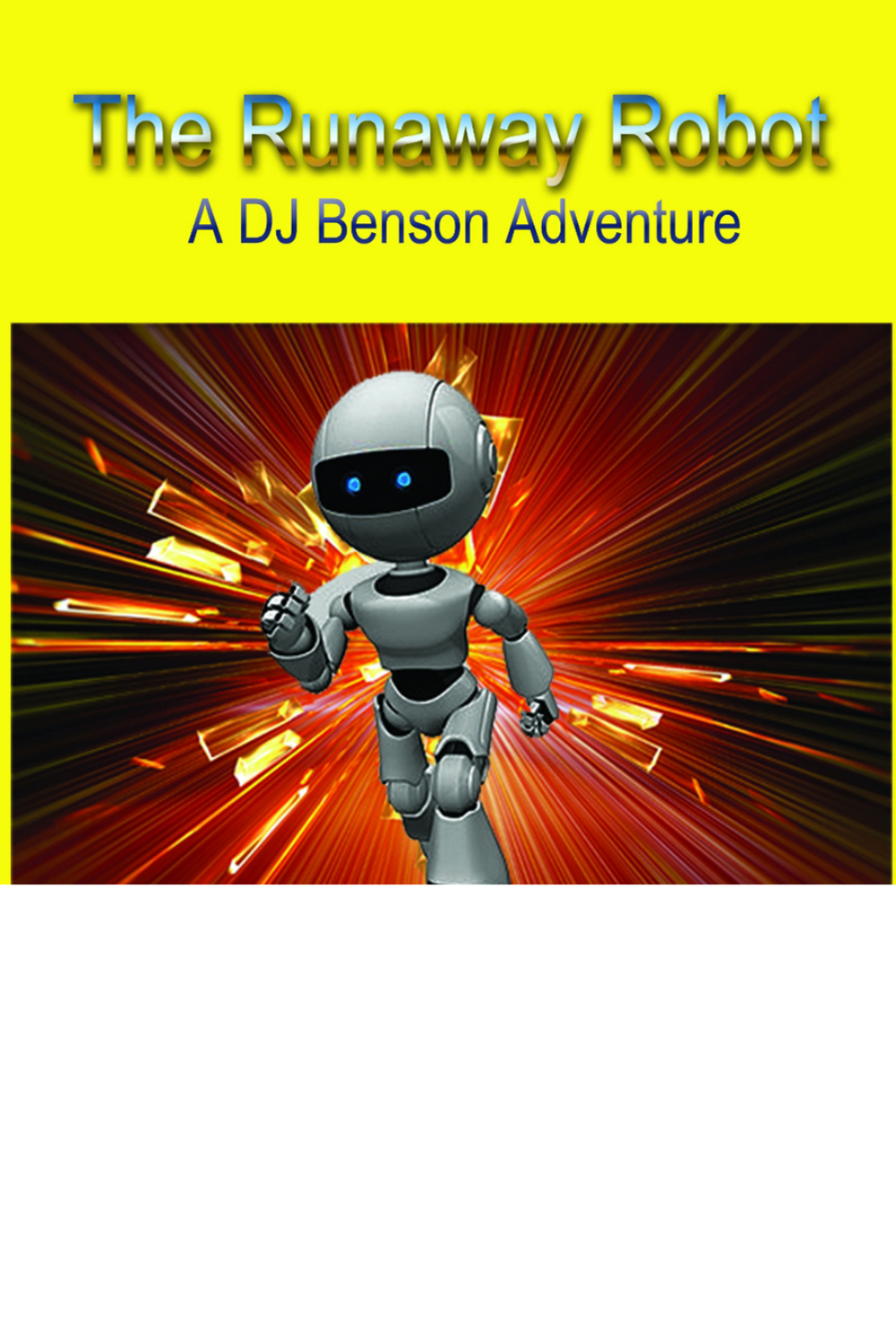# **The** Runaway Robot

## A DJ Benson Adventure

# JA Davies

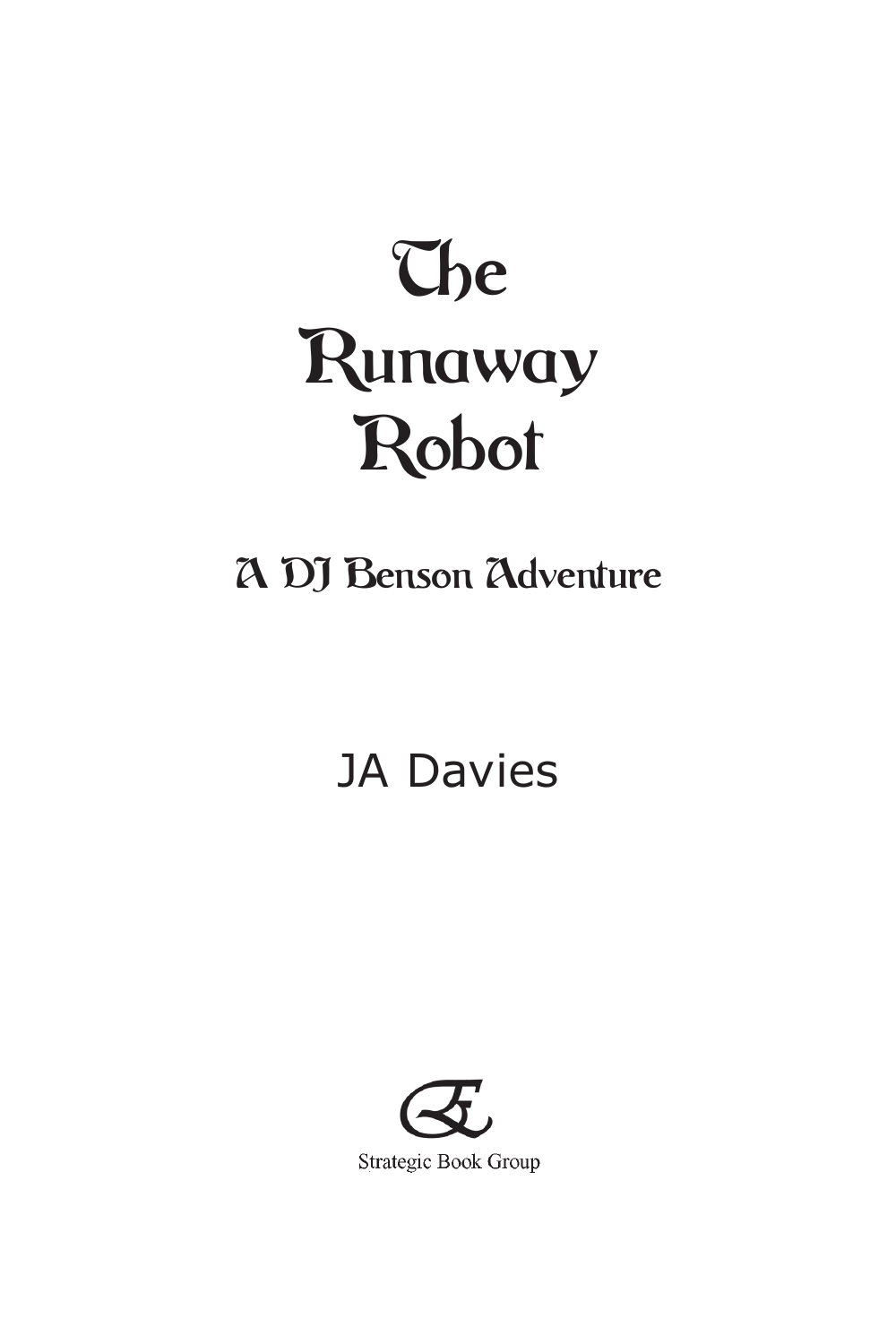This is a work of fiction. Names, characters, places, and incidents either are a product of the author's imagination or are used fictitiously, and any resemblance to actual persons, living or dead, business establishments, events, or locales is entirely coincidental.

Copyright © 2011 All rights reserved – JA Davies

No part of this book may be reproduced or transmitted in any form or by any means, graphic, electronic, or mechanical, including photocopying, recording, taping, or by any information storage retrieval system, without the permission, in writing, from the publisher.

Strategic Book Group P. O. Box 333 Durham, CT 06422 www.StrategicBookClub.com

ISBN: 978-1-62212-939-3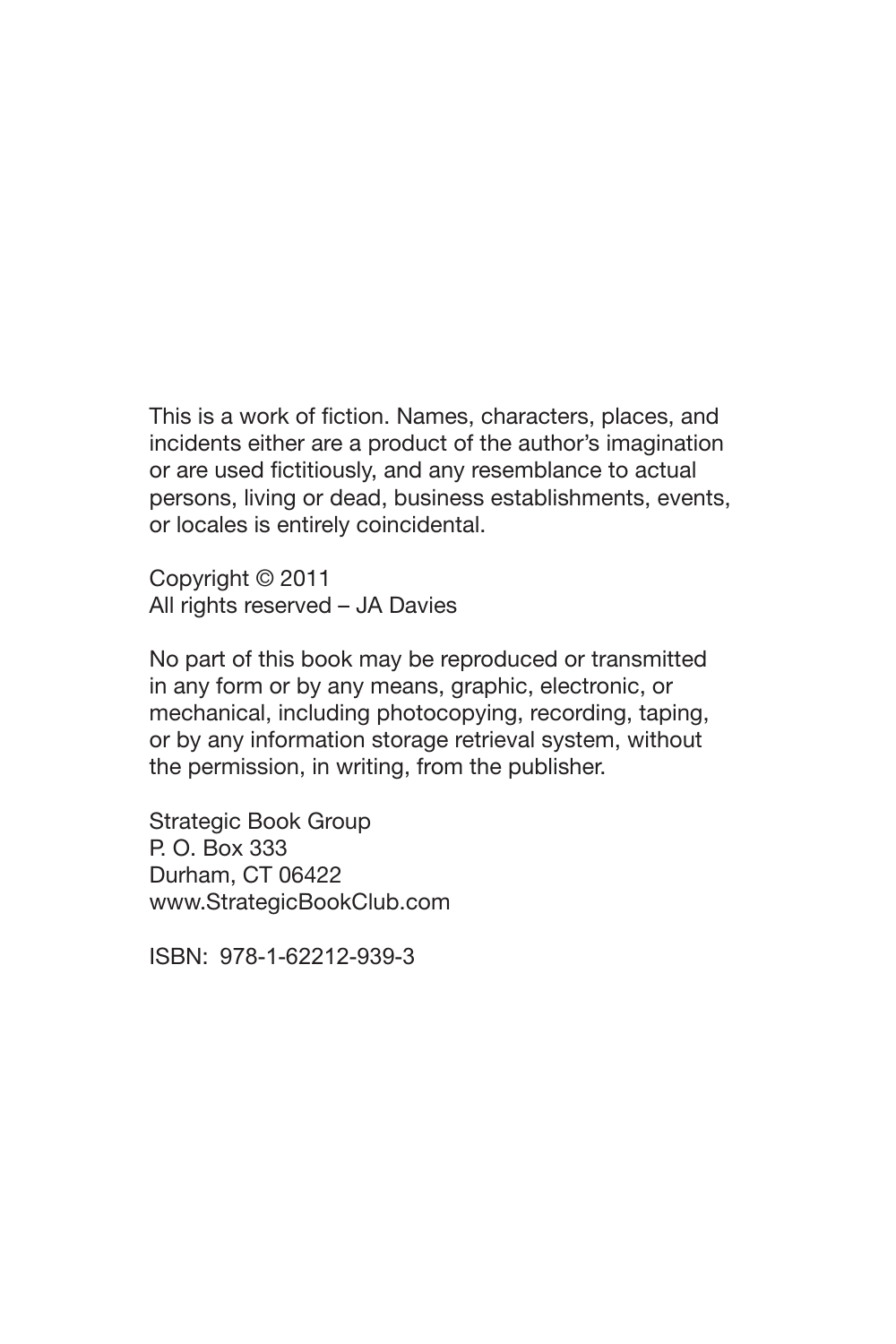#### Chapter 1 —

### A New Technology

Who would have thought that a battery-pack could change my whole world? But, yes, that's exactly what happened.

I can still remember the day I first saw our new farm robot. Dad and I were standing in the research and development section of the robotics factory we had inherited from Uncle Clive. Most people are lucky if they get left some old-fashioned jewellery, or even furniture. But, we got a factory that makes robots! That's kind of cool!

The engineer, who was showing us the new technology, was exceptionally proud of the company's achievements. He was raving accordingly.

'This newly developed power-pack will be essential. Without it, your new robot will only run for a few minutes. With this cutting-edge technology, you'll only have to plug it into a standard power point once every twenty-four hours<sup>'</sup>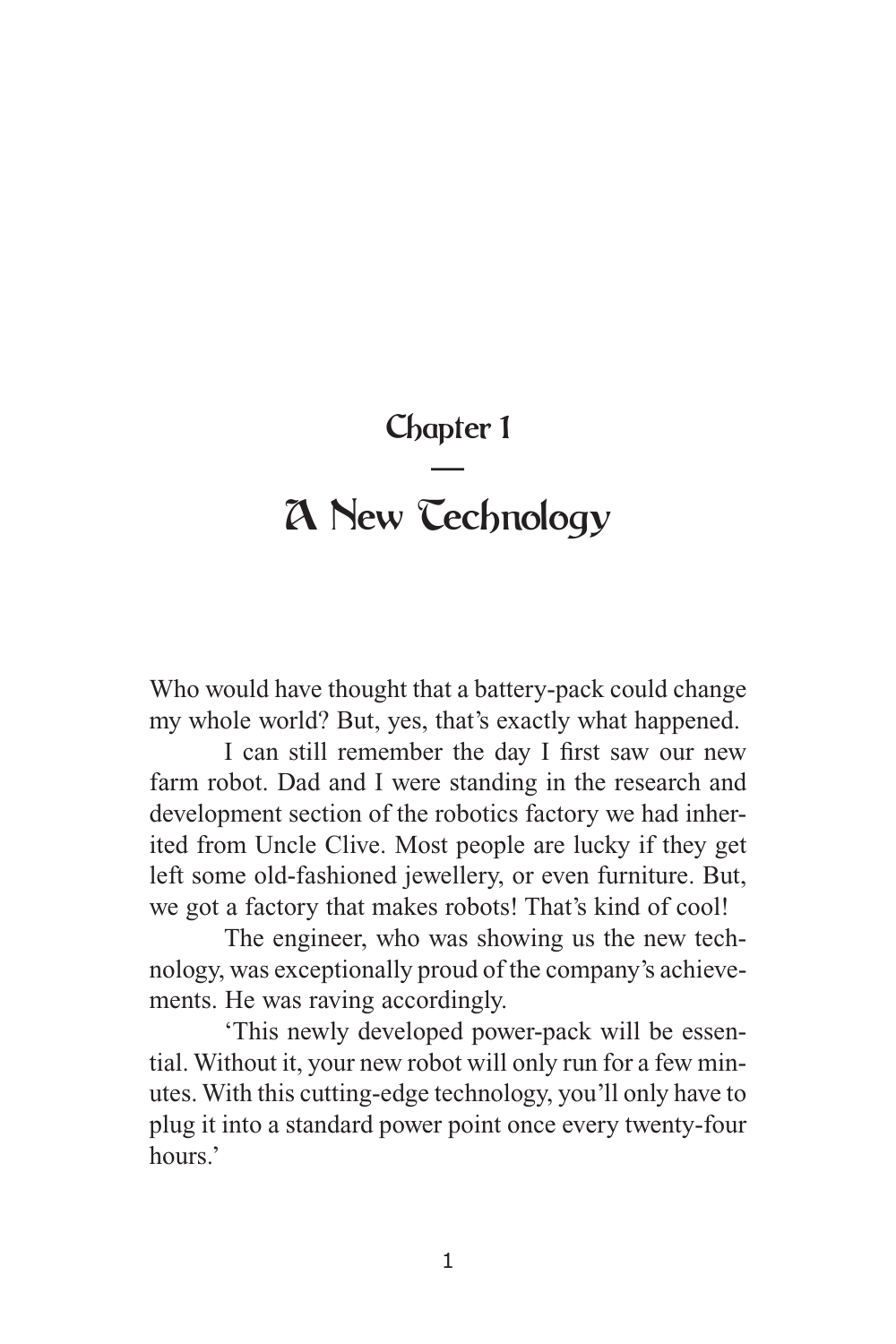'Doesn't look like it could power anything, let alone a working robot,' muttered Dad, as he examined the half-brick sized black box in his hands.

'You're a lucky man, Mr. Benson. That power pack has been a real breakthrough. This company has invested more than five years of research and development into it. Now that we have hard-wired it into your new machine, we can really test it out.'

'What do you think, DJ?' asked Dad, handing me the black box. 'Do you think this thing will be any use back on the farm?'

I took the battery-pack and looked at the humanlike machine standing in the centre of the research laboratory. It was a little shorter than me with big blue eyes that stared out from a white, oval-shaped face. I reached out and touched its head. It felt smooth and cool under my hand. I walked around it and looked at it from behind. It reminded me of the *Michelin Man* I'd seen in one of my brother's motoring magazines. I looked for the switch to turn it on. There was a small grey screen mounted on the robot's chest. It was similar to my iPod touch-screen, so I tapped it gently. The screen changed colour and began to glow with a soft green light. A tinkling chime, like the start-up sound a computer makes when you turn it on, echoed across the room.

'Don't touch anything, young man,' barked the engineer. 'That is an extremely valuable piece of equipment.'

'Sorry,' I muttered, and I stepped back.

The engineer tapped the screen again and the light faded. A different tinkling chime rang out as the little machine powered down. The engineer glared at me and snatched the power pack from my grasp. I put my hands in my pockets, no doubt, my face reddening.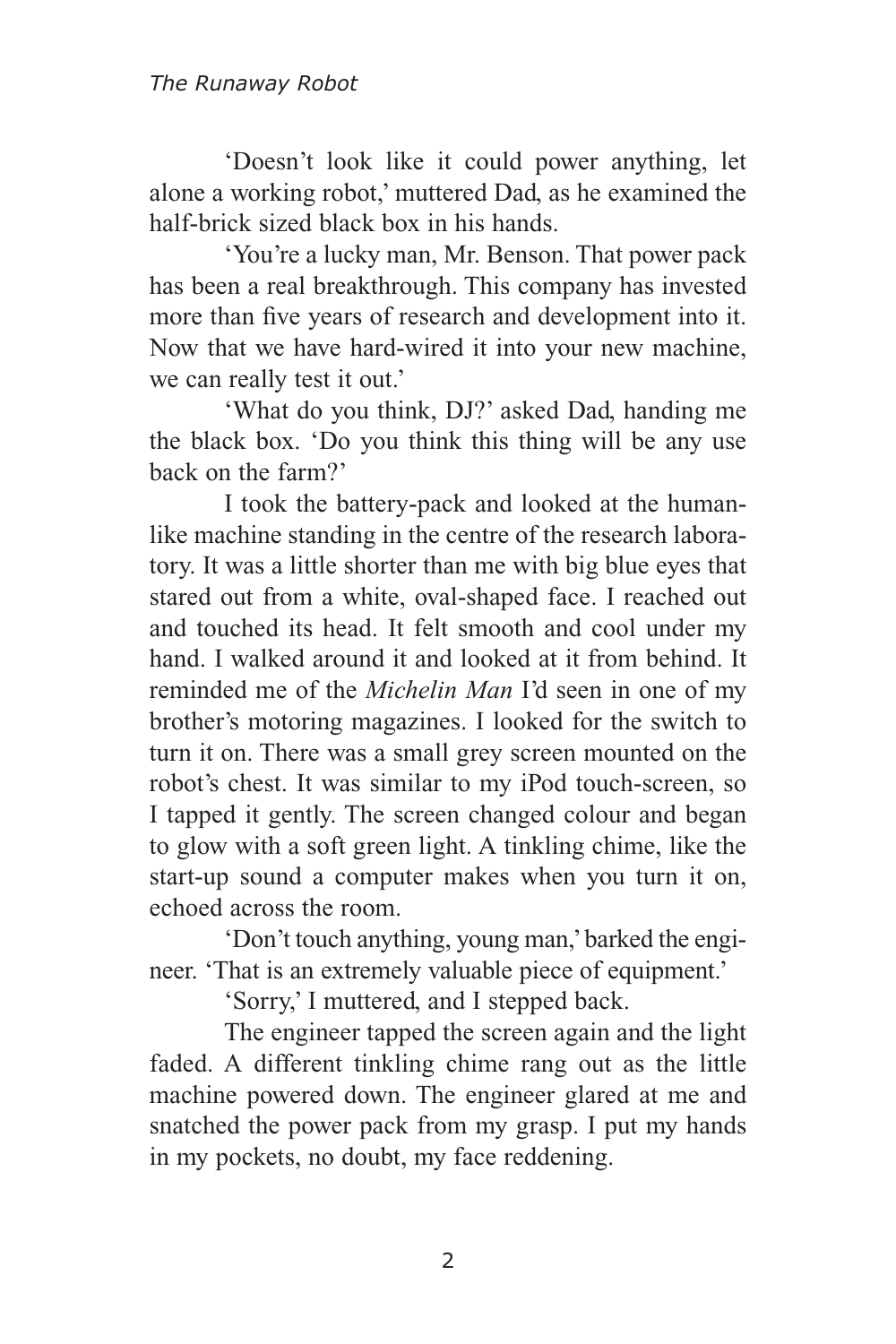'DJ!' urged Dad, smiling at my embarrassment. 'Have you suddenly gone deaf? I asked if you think that thing will be any good back on the farm.'

'It's a little beauty, Dad,' I enthused, glad to change the subject. 'When can we take it back home?'

'Right away, I expect,' answered Dad. 'We've already been down here too long.'

Dad and I both stood in silence. We stared at the machine that would likely soon change our lives back on the farm. I still couldn't believe it. Only six months ago, we had been ordinary dairy farmers from the out-of-theway community of Bandabura Junction. Now, we were the wealthy owners of a mansion in Sydney, several businesses, including the robotics factory, and a rather large fortune. For those of you who have not yet met me, my name is Daniel James Benson. You can call me DJ, just like everyone at school does.

For those of you who do know me, you may recall my adventure at Markwell Manor, the old, rambling mansion in Sydney my dad inherited. The whole family became tangled up with a bunch of crooks, some ghosts, and an uncle who died, but didn't. It was Dad's very rich Uncle Clive, who had faked his own death, so he could drop out of existence, and then retire to the farm next to ours back in Bandabura Junction. Sad old Uncle Clive had become tired of his fast-paced and dodgy life in the big city, and he had planned his "demise" so he could escape it all. Everyone in Bandabura Junction knew our new neighbour as Claude, a retired gardener from Sydney. If they knew about his colourful past, maybe he would not have been welcomed quite so warmly!

Part of Uncle Clive's estate was a small company that specialised in manufacturing computer-controlled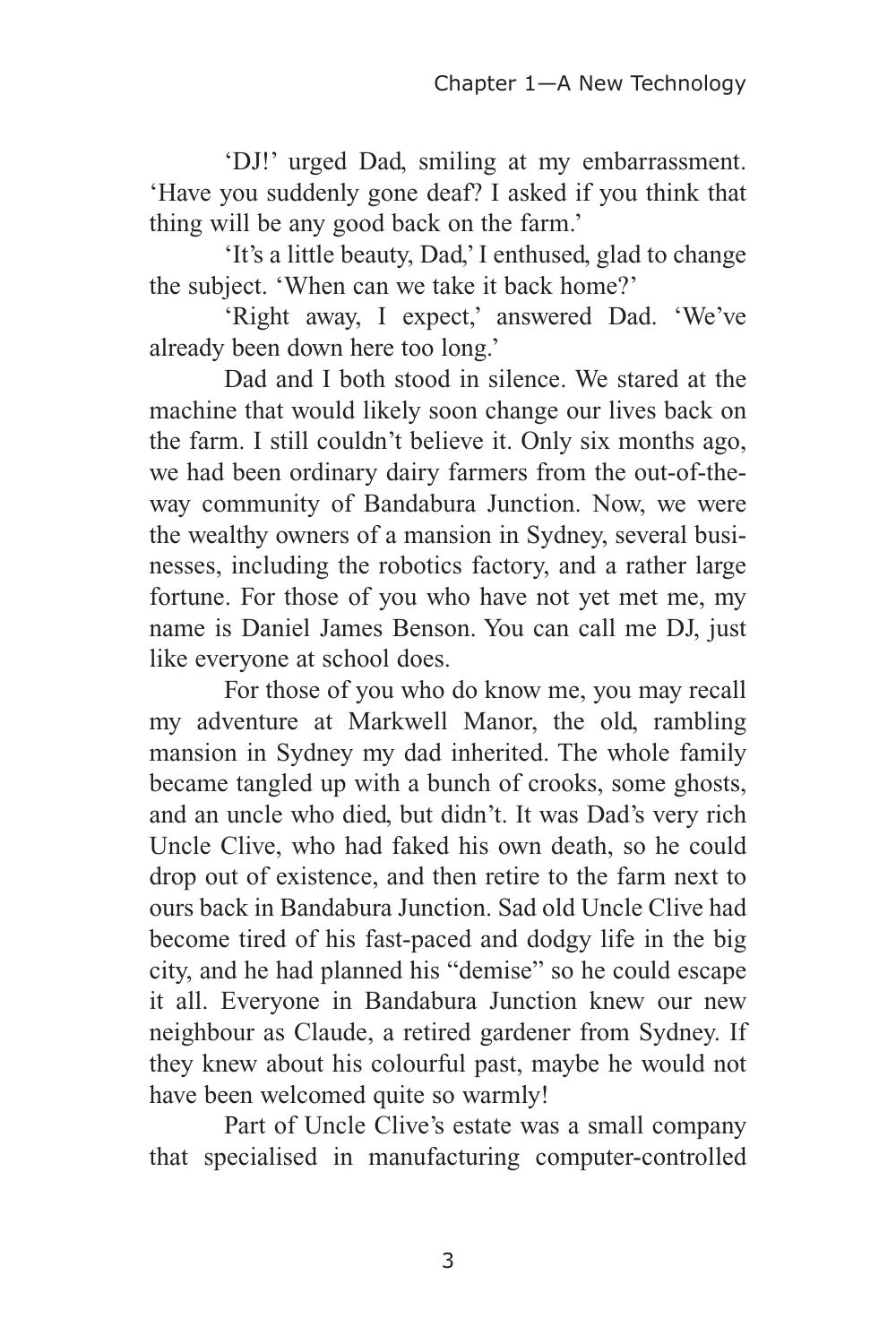robot workers for factory assembly lines. Once Dad got wind of the tasks these robot workers could undertake, he began to think of how we could use a robot on the farm. Dad spent three weeks in the company's research department, supplying the developers with some suggestions, which helped them design our new farm robot. After a month, the designers had created a mock-up that seemed to satisfy all of Dad's requirements.

'I'm sorry, Mr. Benson,' offered the engineer, interrupting my daydreams. 'We still have many weeks of field-testing before we can release the robot into your care.'

'Impossible!' grumbled Dad. 'You can't run a dairy farm, unless you're there every day. This time, we've been down here in the city for three weeks already. I can't leave young Tony looking after the place too much longer; he's got his own work to do.'

'Nevertheless, Mr. Benson, we can't afford to let an untried product out of our lab until we are sure it's safe. We owe that much to our customers.'

'Do you mean it could be dangerous?' Dad queried, with a note of alarm in his voice.

'This machine is an extremely sophisticated piece of equipment,' began the engineer. 'It has the capabilities of performing complicated tasks with remarkable ease. Even now, we are still developing the software to control its ability to network with other robots, should you want to add extra units. At this stage, we are unsure of its full potential. We are hoping that each unit will be able to learn from others around it.'

'Hmmm,' Dad sighed. 'Maybe we should rethink this robot idea. The whole thing sounds a bit too complicated.'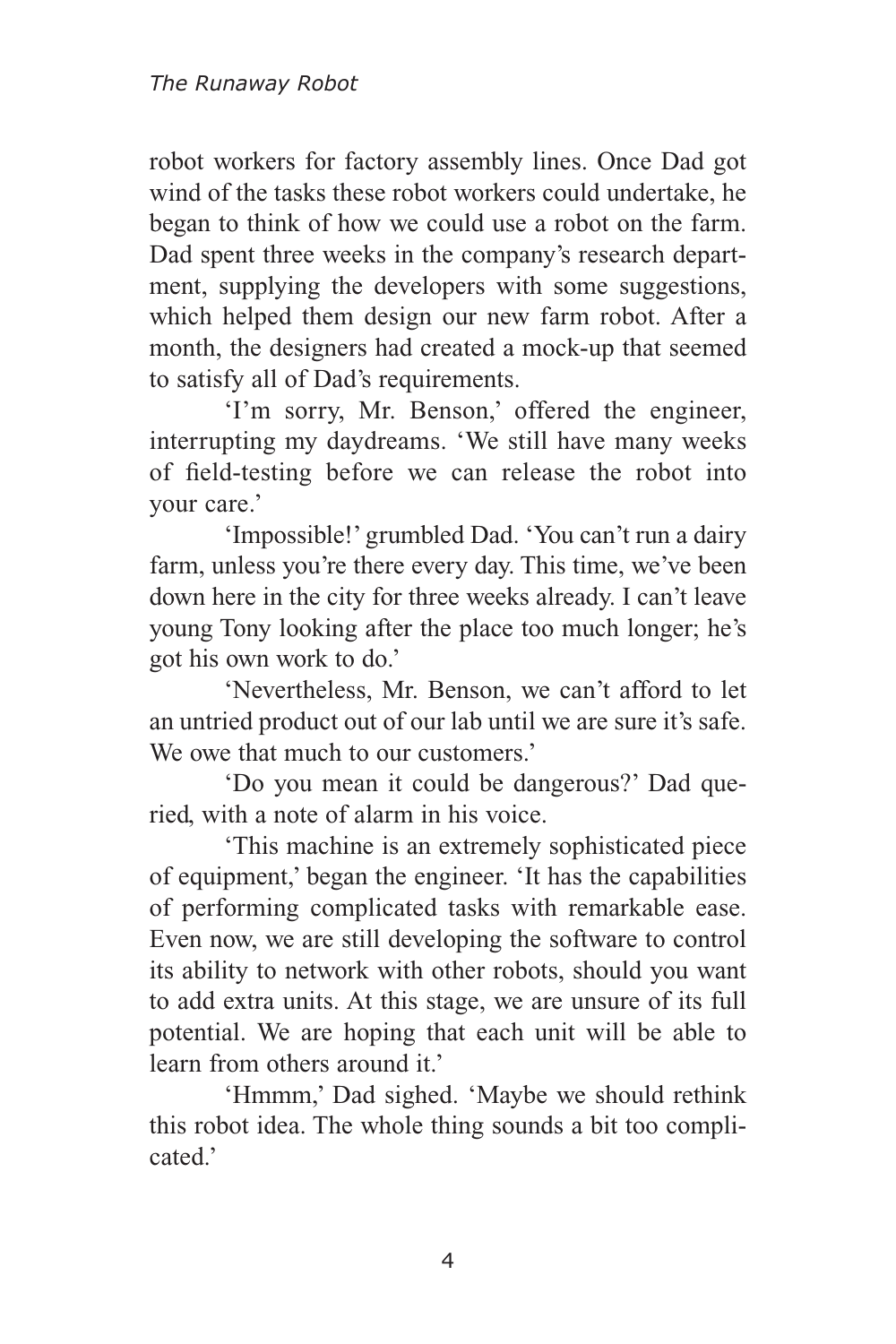Dad is an old-fashioned farmer through and through. Even so, he is not afraid of progress, and anything that can make life a little easier on the farm quickly captures his interest. In the past, we couldn't afford most things, so poor, old Dad had to keep dreaming about modernising the place. That is, until we came into our unexpected prosperity. Even though we were suddenly quite wealthy, and despite the urging of my elder brother, Dave, Dad refused to sell the farm.

'My grandfather carved this farm out of the bush with his bare hands!' Dad would bellow. That ended any discussion about moving out.

'So, when will this thing be ready to take home?' asked Dad.

'I would really like another month of trials before I could let you have it,' replied the engineer.

'Great!' I interjected. 'We get another trip to Sydney to pick it up.'

'DJ!' snapped Dad. 'We can't afford another trip down here.'

'Aw, come on, Dad. We're rich now. Or, have you forgotten? You can hire someone to look after the farm.'

'Oh, great idea, Son. I'd probably have to undo all the damage some stranger would do to the place.'

'No need to worry, Mr. Benson,' interrupted the engineer. 'Once the trials are finished, I'll arrange for the robot to be shipped to you. We'll pack it into wooden crates to ensure that it can't be started up accidentally while in transit.'

'And how will we get it together?' Dad asked after much thought.

'We'll include a full set of instructions. You don't have to worry; even a child could assemble it.'